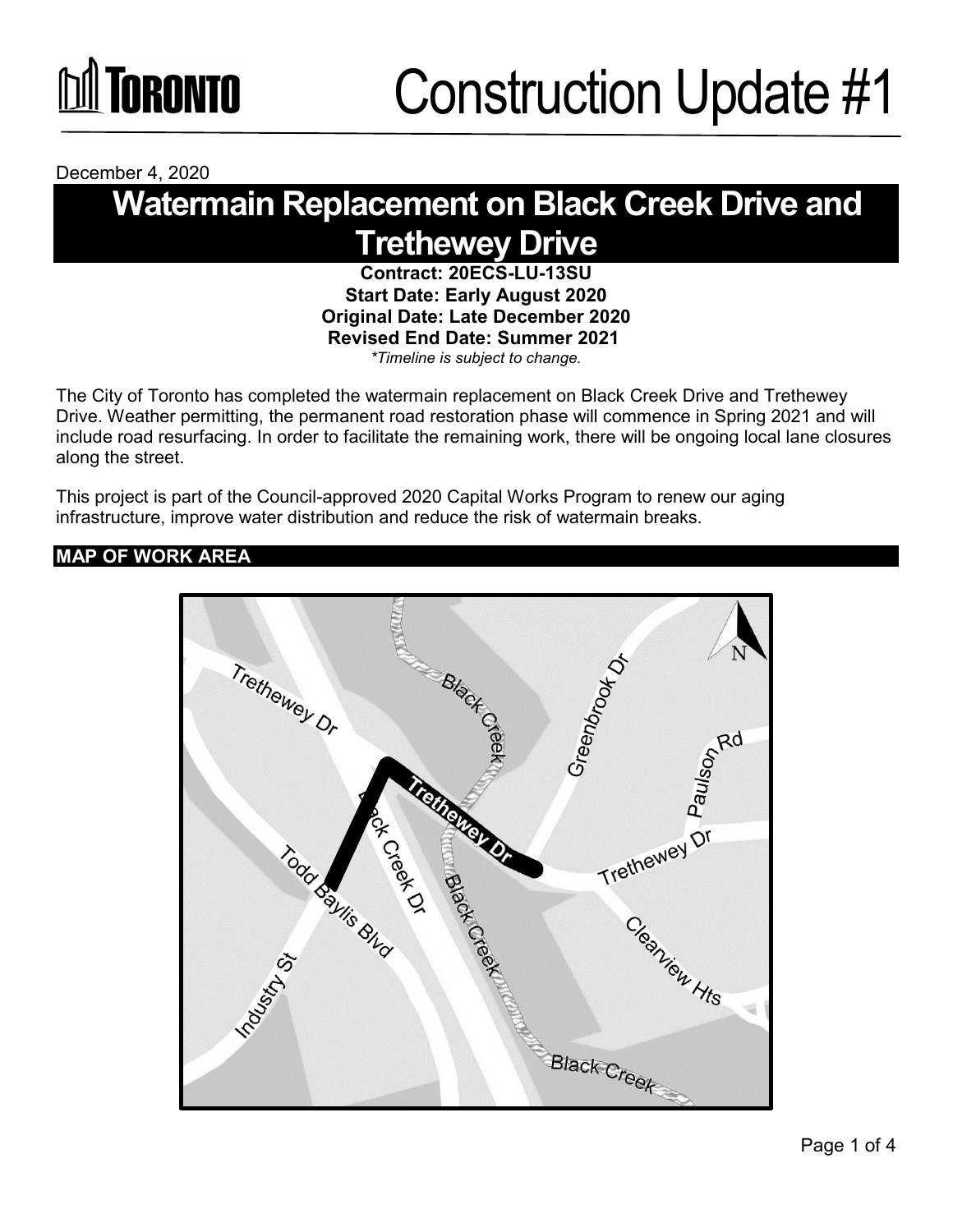# **TORONTO**

### Construction Update #1

#### **WORK DETAILS**

To-date the contractor has completed:

- Installation of the watermain;
- Connections of the new watermain to the existing watermain system;
- Transfer of water service connections to the new watermain; and
- Sidewalk and curb repairs.

In 2021, the contractor will:

- Pave surface asphalt over disturbed areas; and
- Paint lane markings at disturbed areas.

#### **WHAT TO EXPECT DURING CONSTRUCTION**

- You may experience dust, noise and other inconveniences. The City will make efforts to reduce the impacts. We appreciate your patience.
- The City will not be responsible for damage to any privately-owned items on City property.

| <b>Work Hours:</b> Work will take place from 7 a.m. to 7 p.m. Monday to Friday,<br>with work after hours and on weekends as required.                                                                                                                                                                                                                                                                                                                                                      |
|--------------------------------------------------------------------------------------------------------------------------------------------------------------------------------------------------------------------------------------------------------------------------------------------------------------------------------------------------------------------------------------------------------------------------------------------------------------------------------------------|
| <b>Physical Distancing</b><br>There are times when contractors need to communicate with homeowners<br>about what is happening on-site. This could be about driveway access, water<br>shut offs, exterior pre-construction inspections, and site restoration work<br>(landscaping, installing pavers etc.). Contractor's staff will be identifiable by<br>their high-visibility clothing.                                                                                                   |
| Where possible, a phone number for a contact person on-site will be provided<br>on notices, to answer questions about work near your property. At other times,<br>the contractor may knock on your door, but will then step away the required<br>distance to discuss the work that is taking place and what can be expected<br>that day. Please practice physical distancing with workers so everyone can<br>remain safe. If you have questions, call the contact provided on this notice. |
| Important information for owners of sprinkler systems / heated<br>driveways and private landscaping features. Property owners should<br>remove items located within City property limits (boulevard) to avoid damage.                                                                                                                                                                                                                                                                      |
| This includes items such as landscaping (plants and pavers), decorative<br>objects, sprinkler systems or heated driveways. If you have a sprinkler system<br>or heated driveway, please contact the Field Ambassador listed below.                                                                                                                                                                                                                                                         |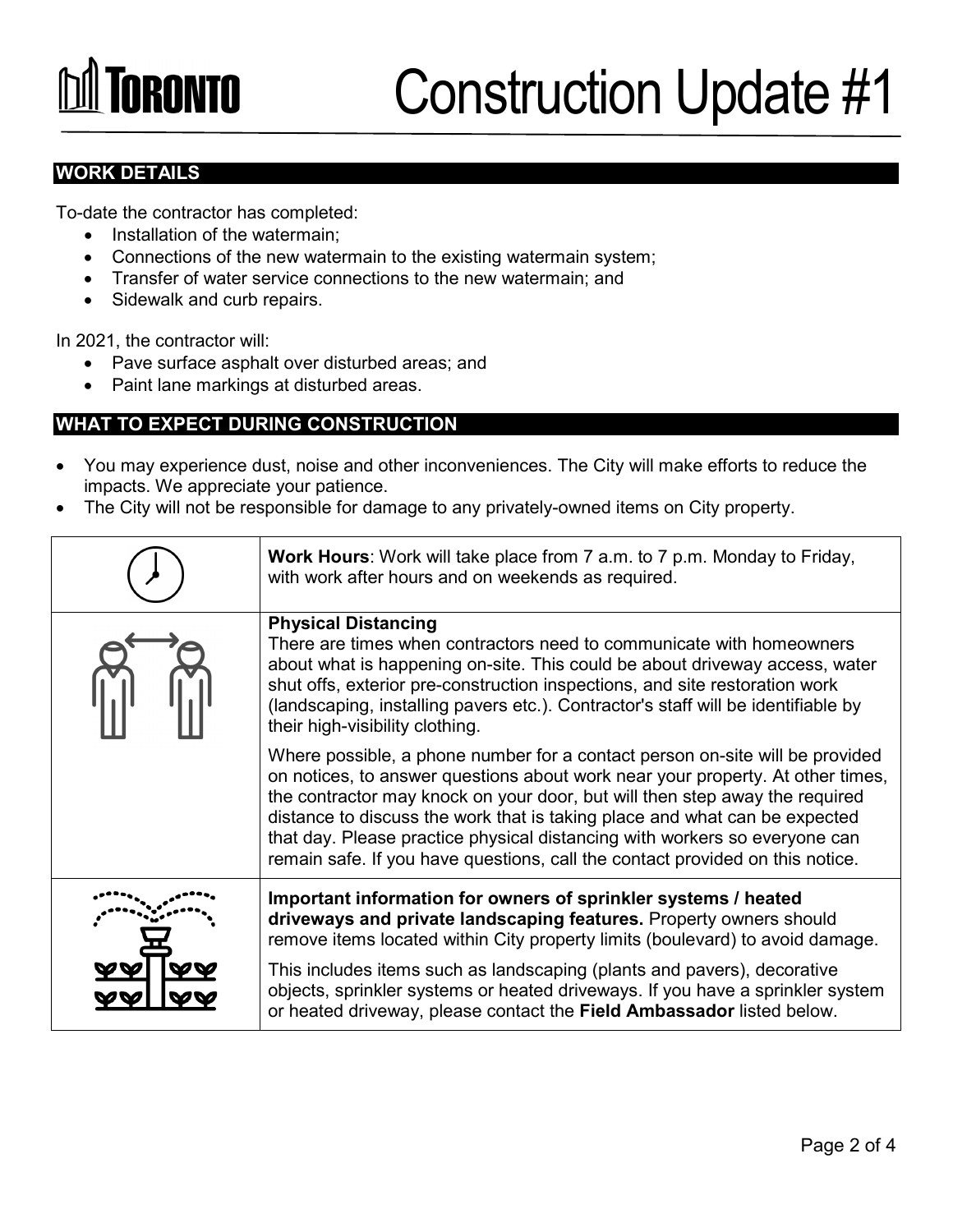# **DA TORONTO**

## Construction Update #1

| <b>Water Service Disruptions:</b> From time-to-time, the water supply to your<br>property will be shut-off to complete construction; the contractor will provide<br>notice at least 24-hours in advance. Throughout the work, it is recommended<br>that you temporarily disconnect any water treatment systems (i.e. softeners or<br>filters), water-cooled air conditioners or similar plumbing fixtures. Automatic<br>lawn sprinkler systems may also be affected; therefore, you may need to water<br>manually. In the event you did not receive advance notice, the City may have<br>needed to use an emergency water shut off to complete work.                             |
|----------------------------------------------------------------------------------------------------------------------------------------------------------------------------------------------------------------------------------------------------------------------------------------------------------------------------------------------------------------------------------------------------------------------------------------------------------------------------------------------------------------------------------------------------------------------------------------------------------------------------------------------------------------------------------|
| <b>Substandard Water Service Replacement:</b> Please take the time to read the<br>attached fact sheet carefully as it contains important information on lead in<br>drinking water and how to prepare for replacement. If you want to replace the<br>private portion-of the water service pipe, the City of Toronto recommends that<br>you obtain several quotes before selecting a contractor. PLEASE NOTE: The<br>City is not able to get involved in any contract to have work done on private<br>property. Property owners are responsible for ensuring contractors do not<br>interfere with the work being done on City property. Learn more at<br>www.toronto.ca/leadpipes. |
| <b>Road and Sidewalk Access:</b> In order to complete the work in a safe manner,<br>there will be road and sidewalk restrictions within the construction work zone.<br>Access for emergency vehicles will be maintained at all times.<br><b>Driveway Access:</b> The contractor will notify you of any temporary restrictions<br>to your driveway access. If your property has two entrances, one entrance will<br>be kept open at all times.                                                                                                                                                                                                                                    |
| <b>Traffic Management:</b> Efforts have been made to manage traffic in the area for<br>the safety of workers, road users and residents. Road users should expect<br>delays and increased traffic on nearby main and side streets.<br>Traffic on Trethewey Drive will be reduced to one lane in each direction                                                                                                                                                                                                                                                                                                                                                                    |
| Parking: Parking in the active work zone is not permitted as space is needed<br>for construction equipment and materials. This project will affect the availability<br>of on-street parking. If your parked vehicle affects construction work, it will be<br>relocated with no charge to the owner. Please call 416-808-2222 for its<br>location.                                                                                                                                                                                                                                                                                                                                |
| <b>Parking Violation Notice:</b> In an effort to reduce ticketing due to construction,<br>the City encourages communities with construction to be patient as neighbours<br>may need to temporarily relocate vehicles. If enforcement is called,<br>enforcement must issue a yellow parking violation notice (ticket). If you receive<br>a yellow notice during this construction work, do the following within 15 days of<br>the notice date:<br>1) Contact the site inspector or person listed on the Construction Notice and                                                                                                                                                   |